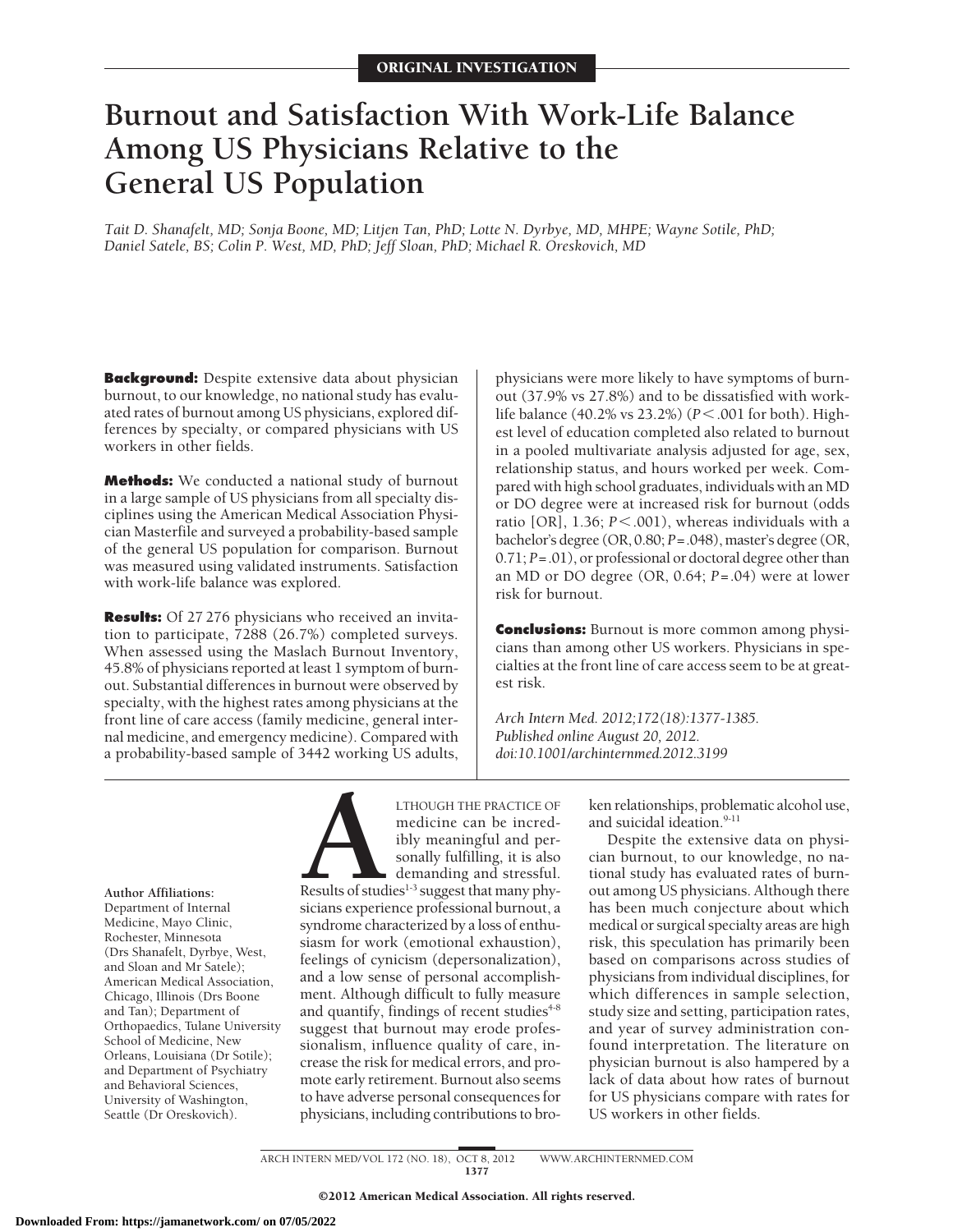To address these issues, we conducted a national study of burnout among a large sample of US physicians in June 2011 that included representation across all the specialty disciplines. We also surveyed a probability-based sample of the general US population for comparison with physicians.

#### **METHODS**

# **PARTICIPANTS**

# **Physician Sample**

A sample of physicians from all the specialty disciplines was assembled from the American Medical Association Physician Masterfile (PMF). The PMF is an almost complete record of all US physicians, independent of American Medical Association membership, that is primarily used for estimating the size of the physician workforce and for verifying professional credentials. To ensure an adequate sample of physicians from each specialty area, we oversampled physicians in fields other than family medicine, general pediatrics, general internal medicine, and obstetrics/ gynecology. Initial canvassing e-mails stating the objective of the study (eg, to better understand the factors that contribute to satisfaction among US physicians), along with an invitation to participate and a link to the survey, were sent to 89 831 physicians in June 2011, with 3 reminder requests sent during the following 4 weeks. The invitation contained no information about specific hypotheses of the study. The 27 276 physicians who opened at least 1 invitation e-mail were considered to have received the invitation to participate in the study.<sup>12</sup> Participation was voluntary, and all the responses were anonymous.

#### **Population Control Sample**

In December 2010, we surveyed a probability-based sample of individuals from the general US population aged 22 to 65 years, with modest oversampling of those younger than 34 years. The survey was conducted using a probability-based panel (KnowledgePanel; Knowledge Networks), designed to be representative of the US population. Participants in the panel are initially chosen scientifically by a random selection of telephone numbers and residential addresses. Persons in selected households are then invited by telephone or by mail to participate in the panel. For those who agree to participate but do not already have Internet access, Knowledge Networks provides a laptop computer and Internet service provider connection at no cost. Additional technical information is available at http://www .knowledgenetworks.com/knpanel/index.html and http://www .knowledgenetworks.com/ganp/reviewer-info.html. Demographic information on population control subjects included age, sex, occupation, relationship status, current employment status, hours worked per week, and highest level of education completed. The Mayo Clinic Institutional Review Board reviewed and approved the study.

# **STUDY MEASURES**

The physician and population control samples providedinformation on demographics (age, sex, and relationship status) and on burnout, hours worked per week, symptoms of depression, satisfaction with work-life balance, and suicidal ideation in the past 12 months. Physician professional characteristics were ascertained by asking physicians about their practice. Population controls also provided information about their occupation, current employment status, and highest level of education completed.

#### **Burnout**

Burnout among physicians was measured using the Maslach Burnout Inventory (MBI), a validated 22-item questionnaire considered the gold standard tool for measuring burnout.<sup>1,13-15</sup> The MBI has 3 subscales to evaluate each domain of burnout, including emotional exhaustion, depersonalization, and low personal accomplishment. Because other burnout studies<sup>16-18</sup> have focused on the presence of high levels of emotional exhaustion or depersonalization as the foundation of burnout in physicians, we considered physicians with a high score on the depersonalization or emotional exhaustion subscales as having at least 1 manifestation of professional burnout.<sup>1</sup>

Although the 22-item MBI is the gold standard for the assessment of burnout, $\frac{1}{1}$  its length and the expense of administration limit feasibility for use in large population samples or in long surveys addressing multiple content areas. Therefore, to allow comparison of burnout between physicians and population controls, we measured burnout in both groups using 2 single-item measures adapted from the full MBI (physicians completed the full MBI and the 2-item instrument; population controls completed just the 2-item instrument). These 2 items correlated strongly with the emotional exhaustion and depersonalization domains of burnout as measured by the full MBI in a sample of more than 10 000 individuals.19,20 In previous studies,19,20 the areas under the receiver operating characteristic curve for the emotional exhaustion and depersonalization single items relative to those of their respective full MBI domain scores were 0.94 and 0.93, respectively. The positive predictive values of the single-item thresholds for high levels of emotional exhaustion and depersonalization were 88.2% and 89.6%, respectively. This method has been used in prior large-scale national studies of more than 15 000 US physicians.<sup>21</sup>

## **Symptoms of Depression and Suicidal Ideation**

Symptoms of depression were assessed using the 2-Item Primary Care Evaluation of Mental Disorders,<sup>22</sup> a standardized and validated assessment for depression screening that performs as well as longer instruments.<sup>23</sup> Recent suicidal ideation was evaluated by asking participants, "During the past 12 months, have you had thoughts of taking your own life?" This item was designed to measure somewhat recent, but not necessarily active, suicidal ideation. These questions, originated from an inventory developed by Meehan et al,<sup>24</sup> have been used extensively in other studies<sup>25-27</sup> and allow ready comparison with the prevalence of suicidal ideation reported in other studies of the US population.

#### **Satisfaction With Work-Life Balance**

Satisfaction with work-life balance was assessed by the item, "My work schedule leaves me enough time for my personal/ family life." (response options were strongly agree, agree, neutral, disagree, or strongly disagree). Individuals who indicated strongly agree or agree were considered to be satisfied with their work-life balance, whereas those who indicated disagree or strongly disagree were considered to be dissatisfied with their work-life balance.

#### **STATISTICAL ANALYSIS**

Standard descriptive summary statistics were used to characterize the physician and population control samples. Associations between variables were evaluated using the Kruskal-Wallis test (for continuous variables) or  $\chi^2$  test (for categorical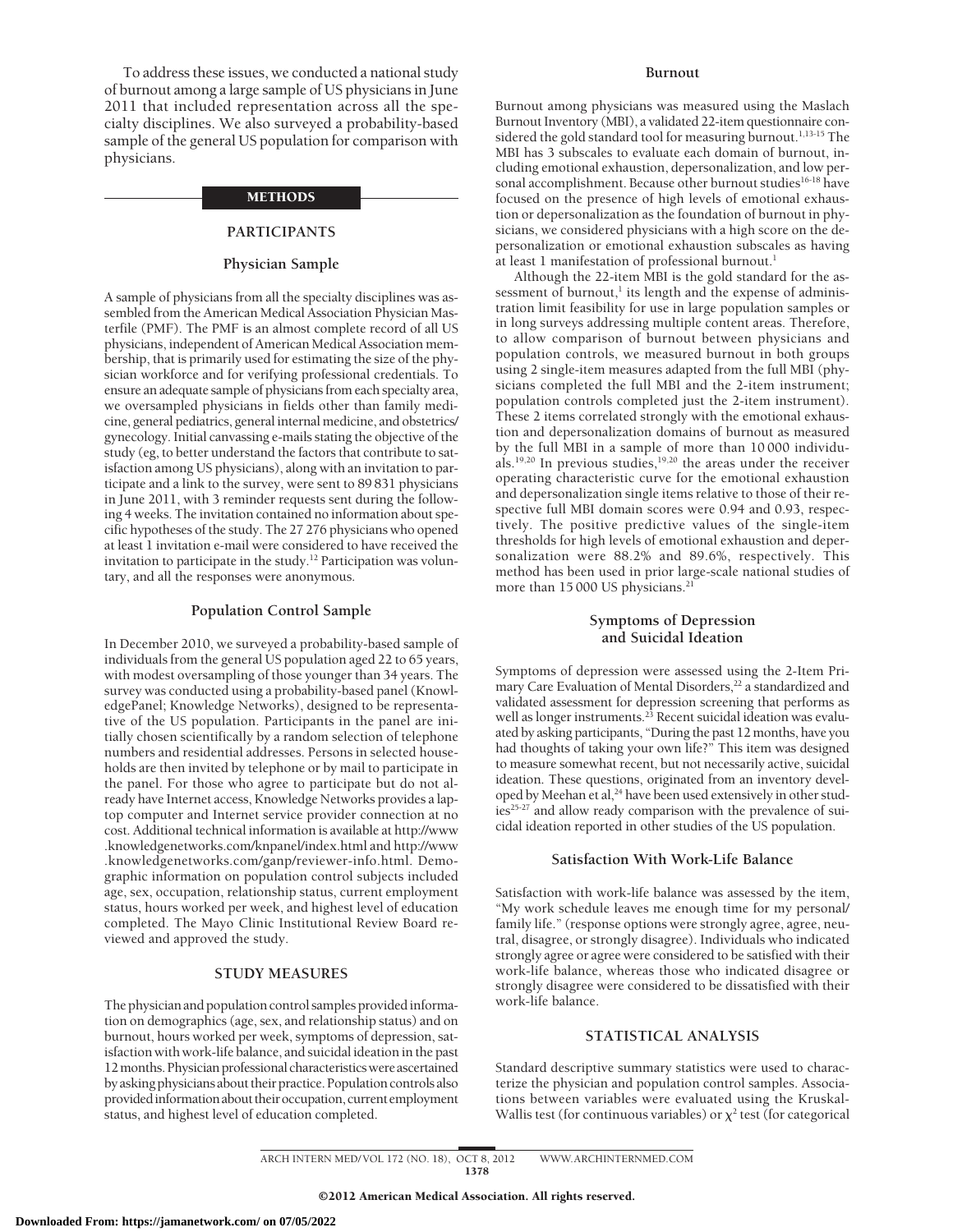#### **Table 1. Demographic Characteristics of Responding Physicians Compared With All US Physicians Invited to Participate in the Survey<sup>a</sup>**

| <b>Characteristic</b>                                                 | <b>Responders</b><br>$(n = 7288)$ | <b>All US Physicians</b><br>$(n = 814022)$ |
|-----------------------------------------------------------------------|-----------------------------------|--------------------------------------------|
| Sex, No. (%)                                                          |                                   | $(n = 812870)$                             |
| Male                                                                  | 5241 (71.9)                       | 563 408 (69.3)                             |
| Female                                                                | 2046 (28.1)                       | 249 462 (30.7)                             |
| <b>Missing</b>                                                        | 1 (< 0.1)                         | $\ldots$                                   |
| Age, y                                                                |                                   |                                            |
| Median                                                                | 55                                | 50                                         |
|                                                                       | $(n = 7210)$                      | $(n = 814002)$                             |
| Age group, No. $(\%)$                                                 |                                   |                                            |
| $<$ 35                                                                | 321(4.5)                          | 48 829 (6.0)                               |
| $35 - 44$                                                             | 1299 (18.0)                       | 215 256 (26.4)                             |
| 45-54                                                                 | 1842 (25.5)                       | 228 156 (28.0)                             |
| 55-64                                                                 | 2586 (35.9)                       | 207 648 (25.5)                             |
| $\geq 65$                                                             | 1162 (16.1)                       | 114 113 (14.0)                             |
| Years since graduation from medical school, No. (%)                   | $(n = 6988)$                      |                                            |
| $1 - 9$                                                               | 865 (12.4)                        | 100 085 (12.3)                             |
| $10 - 19$                                                             | 1145 (16.4)                       | 224 060 (27.5)                             |
| $20 - 29$                                                             | 1890 (27.0)                       | 227 376 (27.9)                             |
| $\geq 30$                                                             | 2940 (41.2)                       | 262 148 (32.2)                             |
| <b>Missing</b>                                                        | 148(2.1)                          | 353(0.4)                                   |
| Primary care physician, No. $(\%)$ <sup>b</sup>                       | $(n = 7233)$                      |                                            |
| Yes                                                                   | 1907 (26.4)                       | 313 328 (38.5)                             |
| No                                                                    | 5326 (73.6)                       | 500 694 (61.5)                             |
| Specialty, No. (%)                                                    |                                   |                                            |
| Anesthesiology                                                        | 309(4.2)                          |                                            |
|                                                                       |                                   | $\cdots$                                   |
| Dermatology                                                           | 174(2.4)                          | $\cdots$                                   |
| <b>Emergency medicine</b>                                             | 333(4.6)                          | $\sim$                                     |
| <b>Family medicine</b>                                                | 752 (10.3)                        |                                            |
| General surgery                                                       | 276(3.8)                          | $\sim$ $\sim$                              |
| General surgery subspecialty                                          | 374(5.1)                          | $\sim$ $\sim$                              |
| General internal medicine                                             | 578 (7.9)                         | . .                                        |
| Internal medicine subspecialty                                        | 1019 (14.0)                       | $\ddot{\phantom{0}}$                       |
| Neurology                                                             | 252(3.5)                          | $\cdots$                                   |
| Neurosurgery                                                          | 82(1.1)                           | $\cdots$                                   |
| Obstetrics and gynecology                                             | 312(4.3)                          |                                            |
| Ophthalmology                                                         | 199(2.7)                          | $\sim$ $\sim$                              |
| Orthopedic surgery                                                    | 269(3.7)                          | $\cdots$                                   |
| Otolaryngology                                                        | 193(2.6)                          |                                            |
| Other                                                                 | 329(4.5)                          | $\ddotsc$                                  |
| Pathology                                                             | 184(2.5)                          | $\ddot{\phantom{0}}$                       |
| General pediatrics                                                    | 286(3.9)                          | $\cdots$                                   |
|                                                                       |                                   | $\cdots$                                   |
| Pediatric subspecialty                                                | 239(3.3)                          |                                            |
| Physical medicine and rehabilitation                                  | 97(1.3)                           | $\sim$ $\sim$                              |
| Preventive medicine, occupational medicine, or environmental medicine | 76 (1.0)                          | $\cdots$                                   |
| Psychiatry                                                            | 488 (6.7)                         | $\ddotsc$                                  |
| Radiation oncology                                                    | 55(0.8)                           |                                            |
| Radiology                                                             | 216(3.0)                          | $\ddot{\phantom{0}}$                       |
| Urology                                                               | 136(1.9)                          | $\ddot{\phantom{0}}$                       |
| <b>Missing</b>                                                        | 60(0.8)                           | . .                                        |
| Hours worked per week                                                 |                                   |                                            |
| Median (IQR)                                                          | $50(40-60)$                       | .                                          |
| Range, No. (%)                                                        |                                   |                                            |
| $<$ 40                                                                | 985 (13.5)                        |                                            |
| 40-49                                                                 | 1459 (20.0)                       | .                                          |
| 50-59                                                                 |                                   | $\cdots$                                   |
|                                                                       | 1852 (25.4)                       | $\cdots$                                   |
| 60-69                                                                 | 1659 (22.8)                       | . .                                        |
| 70-79                                                                 | 455(6.2)                          | $\sim$ $\sim$                              |
| $\geq 80$                                                             | 497 (6.8)                         | $\cdots$                                   |
| Missing                                                               | 381(5.2)                          | $\ddotsc$                                  |
| No. of nights on call, median (IQR) per week                          | $1(0-3)$                          | .                                          |
| Primary practice setting, No. (%)                                     |                                   |                                            |
| Private practice                                                      | 4087 (56.1)                       | $\cdots$                                   |
| Academic medical center                                               | 1494 (20.5)                       | . .                                        |
| Veterans hospital                                                     | 184(2.5)                          | $\sim$ $\sim$                              |
| Active military practice                                              | 65(0.9)                           |                                            |
| Not in practice or retired                                            | 89(1.2)                           | $\cdots$                                   |
|                                                                       |                                   | . .                                        |
| Other                                                                 | 1164 (16.0)<br>205(2.8)           | $\cdots$                                   |
| <b>Missing</b>                                                        |                                   |                                            |

Abbreviation: IQR, interquartile range.<br><sup>a</sup>Data do not sum to 100% due to missing responses for some questions by participants.

<sup>b</sup> Physicians in subspecialty areas were intentionally oversampled to provide an adequate number of responses from physicians for each specialty to allow comparison across specialties. Primary care specialties include general internal medicine, general practice, family medicine, obstetrics and gynecology, and general pediatrics.

ARCH INTERN MED/ VOL 172 (NO. 18), OCT 8, 2012 WWW.ARCHINTERNMED.COM

1379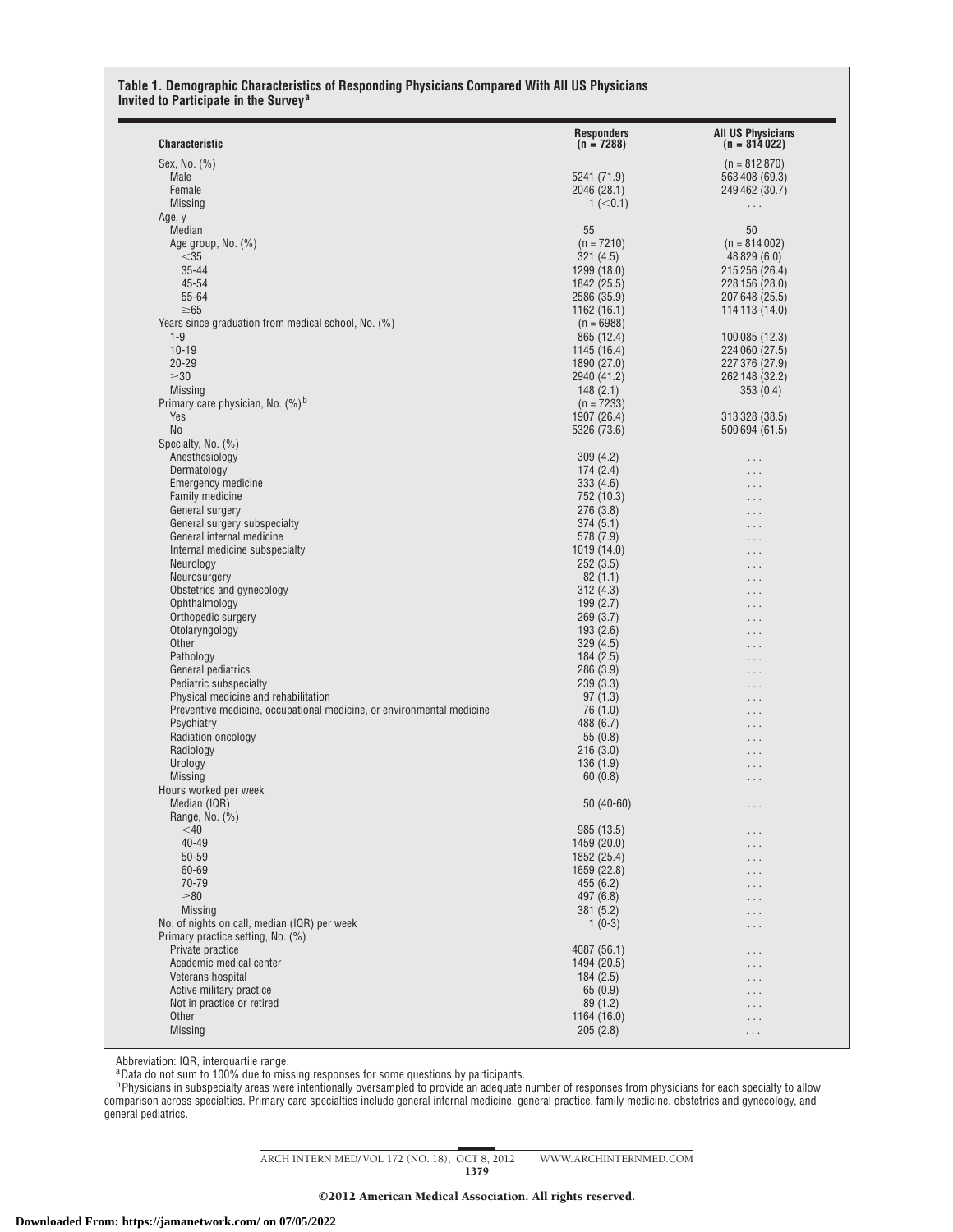#### **Table 2. Burnout, Career Satisfaction, Depression, and Quality of Life Among 7288 Physicians Who Participated in the Survey Study**

| Variable                                     | Value<br>$(n = 7288)$ |
|----------------------------------------------|-----------------------|
| <b>Burnout Indexes<sup>a</sup></b>           |                       |
| Emotional exhaustion                         |                       |
| Median score                                 | 21.0                  |
| Score level, No. (%)                         | $(n = 7208)$          |
| l ow                                         | 3041 (42.2)           |
| Intermediate                                 | 1433 (19.9)           |
| High                                         | 2734 (37.9)           |
| Depersonalization                            |                       |
| Median score                                 | 5.0                   |
| Score level, No. (%)                         | $(n = 7193)$          |
| Low                                          | 3601 (50.1)           |
| Intermediate                                 | 1476 (20.5)           |
| High                                         | 2116 (29.4)           |
| Personal accomplishment                      |                       |
| Median score                                 | 42.0                  |
| Score level, No. (%)                         | $(n = 7140)$          |
| High                                         | 4758 (66.6)           |
| Intermediate                                 | 1495 (20.9)           |
| Low                                          | 887 (12.4)            |
| Burned out, No. (%) <sup>b</sup>             | 3310 (45.4)           |
| <b>Depression</b>                            |                       |
| Screen positive for depression, No. (%)      | 2753 (37.8)           |
| <b>Suicidal Ideation</b>                     |                       |
| Suicidal ideation in the past 12 mo, No. (%) | 466 (6.4)             |
| <b>Satisfaction With Work-Life Balance</b>   |                       |
| Work schedule leaves me enough time for my   |                       |
| personal and/or family life, No. (%)         |                       |
| Strongly agree                               | 1233 (16.9)           |
| Agree                                        | 2279 (31.3)           |
| <b>Neutral</b>                               | 1046 (14.4)           |
| <b>Disagree</b>                              | 1775 (24.4)           |
| <b>Strongly disagree</b>                     | 911 (12.5)            |
| <b>Missing</b>                               | 44 (0.6)              |

aAs assessed using the full Maslach Burnout Inventory. Per standard scoring of the Maslach Burnout Inventory for health care workers, physicians with scores on the emotional exhaustion subscale exceeding 27, scores on the depersonalization subscale exceeding 10, or scores lower than 33 on the personal accomplishment subscale are considered to have a high degree of burnout in that dimension.

<sup>b</sup>High score on the emotional exhaustion or depersonalization subscale of the Maslach Burnout Inventory (details are given in the "Methods" section).

variables) as appropriate. All tests were 2-sided, with a type I error level of .05. Multivariate analysis of differences across physician specialties was performed using logistic regression. Similarly, a pooled multivariate logistic regression analysis of physicians and population controls was performed to identify demographic and professional characteristics associated with the dependent outcomes. All the analyses were performed using commercially available statistical software (SAS version 9; SAS Institute, Inc).

## **RESULTS**

# **DESCRIPTIVE FINDINGS ABOUT US PHYSICIANS**

Of 27 276 physicians who received an invitation to participate, 7288 (26.7% cooperation rate) completed surveys. The demographic characteristics of responders relative to all 814 022 US physicians in the PMF were generally similar, although participants were slightly older and further removed from medical school graduation (**Table 1**). Consistent with the sampling method that oversampled specialists (approximately 69% of the sample herein compared with about 61% of physicians in the PMF), participants were less likely to work in primary care disciplines. Analysis of early responders compared with late responders (a standard approach to evaluate for response bias) did not identify any statistically significant differences for age, sex, or specialty (primary care vs not primary care), providing further evidence that the sample was generally representative of US physicians from a demographic perspective.

Characteristics of responding physicians with respect to burnout, symptoms of depression, suicidal ideation in the past 12 months, and satisfaction with worklife balance are summarized in **Table 2**. When assessed using the MBI, 37.9% of US physicians had high emotional exhaustion, 29.4% had high depersonalization, and 12.4% had a low sense of personal accomplishment. In aggregate, 45.8% of physicians were considered to be experiencing at least 1 symptom of burnout based on a high emotional exhaustion score or a high depersonalization score. The validated 2-item burnout measure,<sup>19,20</sup> used for comparison with population controls (discussed in the "Comparison of Physicians With the General US Population" subsection), showed a strong correlation with the overall MBI (correlation with emotional exhaustion, 0.90; correlation with depersonalization, 0.85) but provided a more conservative estimated overall burnout rate of 35.2% relative to the gold standard MBI. Approximately half (48.2%) of the physicians thought their work schedule left enough time for personal or family life, with 14.4% responding neutral and the remaining 36.9% disagreeing with this assertion (responses to the question were missing from 0.6%).

Substantial differences in burnout were observed by specialty (**Figure 1**). Emergency medicine, general internal medicine, neurology, and family medicine had the highest rates of burnout, whereas pathology, dermatology, general pediatrics, and preventive medicine (including occupational health and environmental medicine) had the lowest rates. After adjusting for age, sex, call schedule, relationship status, primary practice setting, hours worked per week, and years since graduation from medical school, physicians practicing emergency medicine (odds ratio [OR], 3.18;  $P < .001$ ), general internal medicine (OR, 1.64; *P* - .001), family medicine (OR, 1.41; *P* = .001), neurology (OR, 1.47; *P* = .01), or radiology (OR, 1.46; *P* = .02) remained at higher risk for burnout, whereas those practicing dermatology were at lower risk (OR, 0.65;  $P = .02$ ).

Differences in satisfaction with work-life balance were also observed by specialty (**Figure 2**). Physicians practicing dermatology, general pediatrics, and preventive medicine (including occupational health and environmental medicine) had the highest rated satisfaction with work-life balance, whereas physicians practicing general surgery, general surgery subspecialties, and obstetrics/ gynecology had the lowest rates. Although the 3 special-

ARCH INTERN MED/ VOL 172 (NO. 18), OCT 8, 2012 WWW.ARCHINTERNMED.COM 1380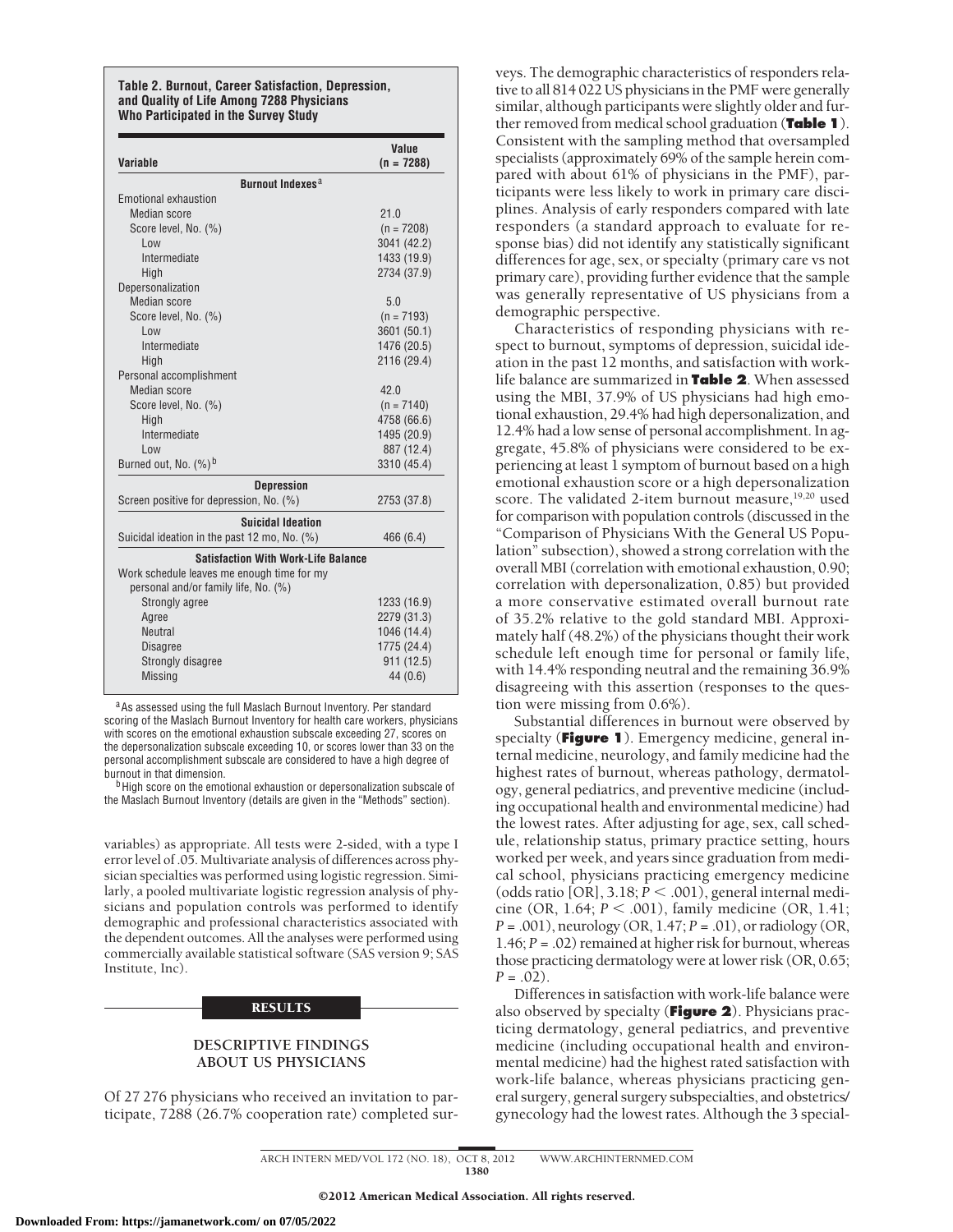

**Figure 1.** Burnout by specialty.

ties with the lowest rates of burnout also had the highest rated satisfaction with work-life balance, specialties with high burnout rates were not necessarily those least satisfied with work-life balance. For example, only 1 (neurology) of 5 specialties with the highest rates of burnout was among the 5 specialties with the lowest work-life balance, and 3 (general surgery, general surgery subspecialty, and internal medicine subspecialty) of 5 specialties having the lowest rates of satisfaction with worklife balance had below-average burnout rates.

# **COMPARISON OF PHYSICIANS WITH THE GENERAL US POPULATION**

Among the population controls, 4082 (68.8%) were employed. The remaining 1848 were looking for work (498  $[8.4\%]$ ), had been temporarily laid off  $(64 [1.1\%])$ , were disabled (484 [8.2%]), had retired (341 [5.8%]), or were not working for another reason (461 [7.8%]).

To compare the professional experience of practicing physicians relative to other working US adults, 6179 nonretired physicians aged 29 to 65 years were compared with 3442 employed, nonphysician, populationderived control subjects aged 29 to 65 years (**Table 3**). Compared with population controls, physicians were older, were more likely to be male, and were more likely to be married  $(P < .001$  for all).

Physicians worked a median of 10 hours more per week than population controls (50 vs 40 hours), with 37.9% of physicians and 10.6% of population controls working 60 hours or more per week ( $P < .001$  for both). With respect to satisfaction with work-life balance, 40.1% of physicians did not think their work schedule left enough time for personal or family life compared with 23.1% of controls (*P* < .001). Dissatisfaction with work-life balance was similar for men vs women among the population controls (23.3% vs 23.0%; *P* = .88), whereas female physicians were slightly more likely to be dissatisfied than their male colleagues (43.1% vs 38.9% were dissatisfied, *P* = .002).

On the 2-item burnout measure,<sup>19,20</sup> physicians were at higher risk for emotional exhaustion  $(32.1\% \text{ vs } 23.5\%).$ depersonalization (19.4% vs 15.0%), and overall burnout (37.9% vs 27.8%) ( $P < .001$  for all) relative to population controls. These differences in burnout between physicians and population controls remained significant and

ARCH INTERN MED/ VOL 172 (NO. 18), OCT 8, 2012 WWW.ARCHINTERNMED.COM 1381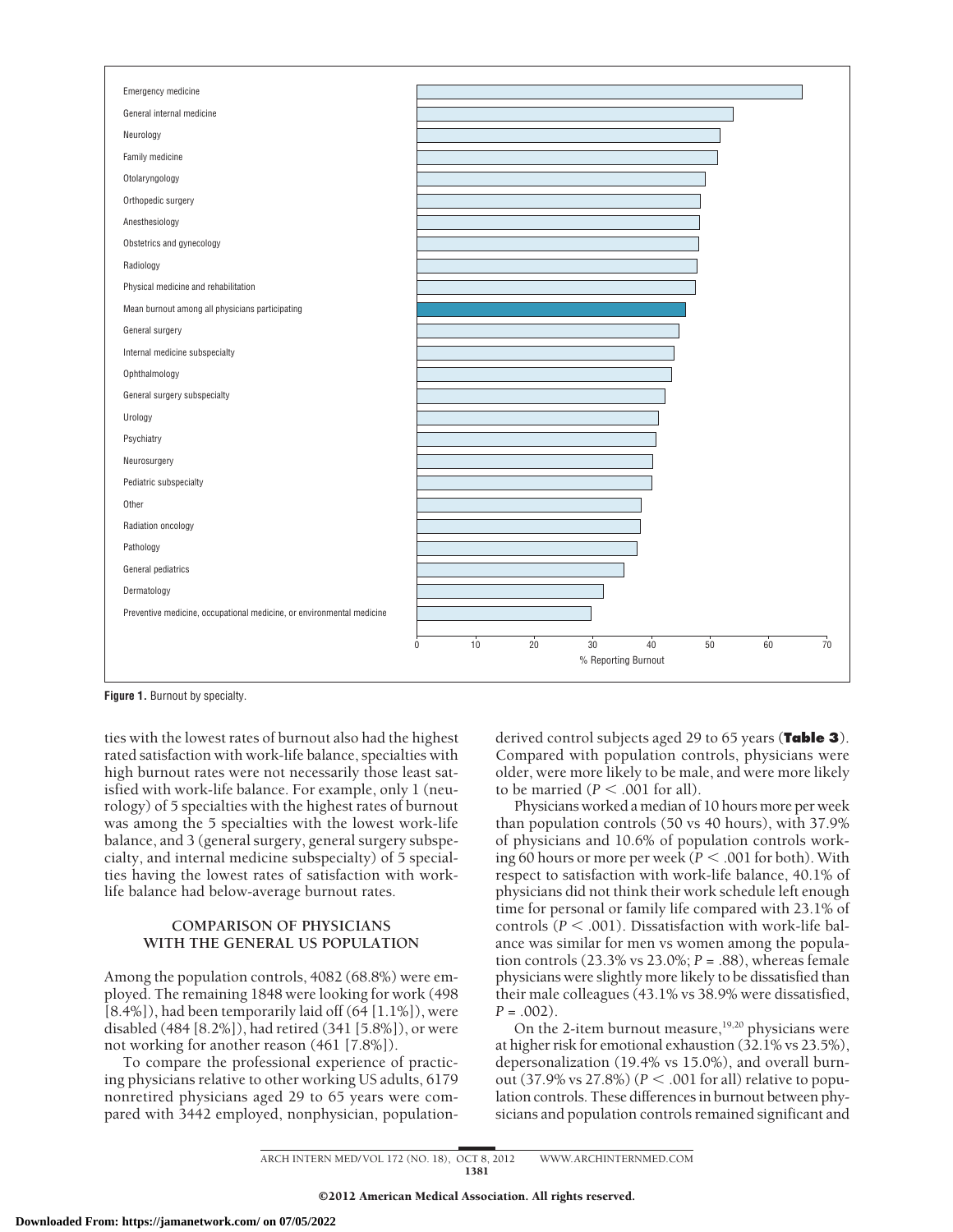

**Figure 2.** Satisfaction with work-life balance by specialty.

of similar magnitude when women and men were analyzed separately. In contrast to these differences in burnout, no statistically significant differences between physicians and population controls were observed in symptoms of depression or suicidal ideation in the past 12 months, suggesting that the higher distress among physicians was limited to professional burnout.

Finally, we performed a pooled multivariate analysis (among the physician and population control samples) to identify factors independently associated with burnout after adjusting for age, sex, relationship status, hours worked per week, and highest level of education completed. Characteristics associated with a lower overall risk for burnout were being older (OR for each year older, 0.99) and being married (OR vs being single, 0.71)  $(P < .001$  for both). Hours worked per week was associated with a higher risk for burnout (OR, 1.02 for each additional hour;  $P < .001$ ). A complex relationship between highest level of education completed and burnout risk was observed. Compared with high school graduates, more education was associated with a lower risk for burnout among nonphysicians (OR for bachelor's degree, 0.80; *P* = .048; OR for master's degree, 0.71; *P* = .01;

and OR for professional or doctoral degree other than an MD or DO degree, 0.64; *P* = .04), whereas physicians (ie, MD or DO degree) remained at higher risk for burnout after adjusting for other factors  $(OR, 1.36; P < .001)$ .

## **COMMENT**

Collectively, the findings of this national study indicate that (1) the prevalence of burnout among US physicians is at an alarming level, (2) physicians in specialties at the front line of care access (emergency medicine, general internal medicine, and family medicine) are at greatest risk, (3) physicians work longer hours and have greater struggles with work-life integration than other US workers, and (4) after adjusting for hours worked per week, higher levels of education and professional degrees seem to reduce the risk for burnout in fields outside of medicine, whereas a degree in medicine (MD or DO) increases the risk. These results suggest that the experience of burnout among physicians does not simply mirror larger societal trends.

Burnout can have serious personal repercussions for physicians, including problematic alcohol use, broken

ARCH INTERN MED/ VOL 172 (NO. 18), OCT 8, 2012 WWW.ARCHINTERNMED.COM 1382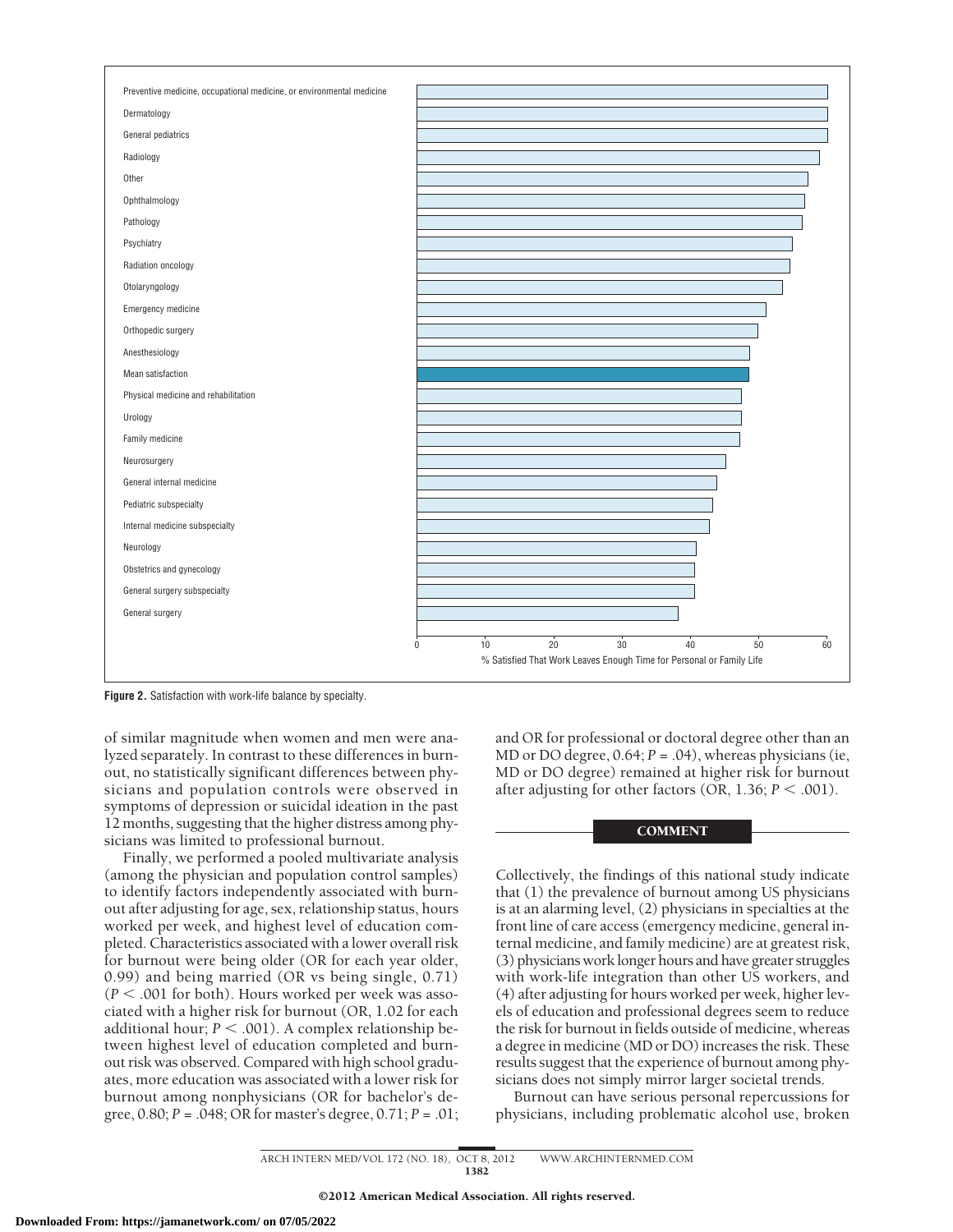**Table 3. Comparison of Employed Physicians in the Sample Aged 29 to 65 Years With a Probability-Based Sample of the Employed US Population Aged 29 to 65 Years**

| Variable                                                           | <b>Physicians</b><br>$(n = 6179)$ | <b>Population</b><br>Control<br><b>Subjects</b><br>$(n = 3442)$ | P<br>Value |
|--------------------------------------------------------------------|-----------------------------------|-----------------------------------------------------------------|------------|
|                                                                    | <b>Demographics</b>               |                                                                 |            |
| Sex, No. (%)                                                       |                                   |                                                                 |            |
| Male                                                               | 4267 (69.1)                       | 1810 (52.6)                                                     |            |
| Female                                                             | 1912 (30.9)                       | 1632 (47.4)                                                     | < 0.001    |
| Age, y                                                             |                                   |                                                                 |            |
| Median                                                             | 53                                | 41                                                              | < 0.001    |
| Age group, No. (%)                                                 |                                   |                                                                 |            |
| 29-34                                                              | 313(5.1)                          | 857 (24.9)                                                      |            |
| 35-44                                                              | 1291 (20.9)                       | 982 (28.5)                                                      | < 0.001    |
| 45-54                                                              | 1838 (29.7)                       | 927 (26.9)                                                      |            |
| 55-65                                                              | 2737 (44.3)                       | 676 (19.6)                                                      |            |
| Relationship status,<br>No. (%)                                    |                                   |                                                                 |            |
| Single                                                             | 711 (11.5)                        | 962 (27.9)                                                      |            |
| <b>Married</b>                                                     | 5179 (83.8)                       | 2164 (62.9)                                                     |            |
| Partnered                                                          | 233 (3.8)                         | 264 (7.7)                                                       | < 0.001    |
| Widowed or<br>widower                                              | 40(0.6)                           | 52(1.5)                                                         |            |
| <b>Missing</b>                                                     | 16(0.3)                           | 0                                                               |            |
| Hours worked per week                                              |                                   |                                                                 |            |
| Mean (SD)                                                          | 53.3 (15.5)                       | 42.2 (13.4)                                                     | < 0.001    |
| Median                                                             | 50                                | 40                                                              |            |
| Range, No. (%)                                                     | $(n = 6265)$                      | $(n = 3454)$                                                    |            |
| $<$ 40                                                             | 664 (10.6)                        | 783 (22.7)                                                      |            |
| 40-49                                                              | 1246 (19.9)                       | 1660 (48.1)                                                     |            |
| 50-59<br>60-69                                                     | 1653 (26.4)                       | 581 (16.8)                                                      |            |
| 70-79                                                              | 1498 (23.9)<br>419 (6.7)          | 269(7.8)<br>60(1.7)                                             | < 0.001    |
| $\geq 80$                                                          | 459 (7.3)                         | 38(1.1)                                                         |            |
| <b>Missing</b>                                                     | 240(3.8)                          | 51(8.1)                                                         |            |
| Highest level of education<br>completed, No. (%)                   |                                   |                                                                 |            |
| <high school<="" td=""><td>.</td><td>135(3.9)</td><td></td></high> | .                                 | 135(3.9)                                                        |            |
| graduate                                                           |                                   |                                                                 |            |
| High school graduate                                               |                                   | 763 (22.2)                                                      |            |
| Some college,<br>no degree                                         |                                   | 710 (20.6)                                                      |            |
| Associate's degree                                                 | .                                 | 339 (9.8)                                                       |            |
| Bachelor's degree                                                  |                                   | 875 (25.4)                                                      |            |
| Master's degree                                                    | $\ddot{\phantom{0}}$              | 486 (14.1)                                                      |            |
| Professional or<br>doctoral degree                                 | .                                 | 134(3.9)                                                        |            |
| other than MD<br>or DO                                             |                                   |                                                                 |            |
| Occupation, No. (%)                                                |                                   |                                                                 |            |
| Professional <sup>a</sup>                                          | .                                 | 1455 (42.3)                                                     |            |
| Health care <sup>b</sup>                                           | .                                 | 217(6.3)                                                        |            |
| Service <sup>c</sup>                                               | .                                 | 234 (6.8)                                                       |            |
| Sales <sup>d</sup>                                                 |                                   | 234 (6.8)                                                       |            |
| Office and administrative<br>support                               | .                                 | 330 (9.6)                                                       |            |
| Farming, forestry, or<br>fishing                                   | .                                 | 23(0.7)                                                         |            |
| Precision production or<br>craft and repair <sup>e</sup>           | .                                 | 232(6.7)                                                        |            |
| Transportation and<br>material moving                              | .                                 | 110(3.2)                                                        |            |
| Other                                                              |                                   | 586 (17.0)                                                      |            |
| Missing                                                            |                                   | 21(0.6)                                                         |            |

*(continued)*

**Table 3. Comparison of Employed Physicians in the Sample Aged 29 to 65 Years With a Probability-Based Sample of the Employed US Population Aged 29 to 65 Years (continued)**

| Variable                            | <b>Physicians</b><br>$(n = 6179)$ | <b>Population</b><br><b>Control</b><br><b>Subjects</b><br>$(n = 3442)$ | P<br>Value |
|-------------------------------------|-----------------------------------|------------------------------------------------------------------------|------------|
|                                     | Burnout Indexes, No. (%)          |                                                                        |            |
| Emotional exhaustion <sup>f</sup>   |                                   |                                                                        |            |
| Never                               | 785 (12.7)                        | 406 (11.8)                                                             |            |
| A few times a year                  | 1637 (26.5)                       | 1065 (30.9)                                                            |            |
| $\leq$ Once a month                 | 782 (12.7)                        | 537 (15.6)                                                             |            |
| A few times a month                 | 958 (15.5)                        | 610 (17.7)                                                             | < 0.001    |
| Once a week                         | 614 (9.9)                         | 239 (6.9)                                                              |            |
| A few times a week                  | 819 (13.3)                        | 372 (10.8)                                                             |            |
| Every day                           | 536 (8.7)                         | 193 (5.6)                                                              |            |
| <b>Missing</b>                      | 48(0.8)                           | 20(0.6)                                                                |            |
| High score <sup>g</sup>             | 1969 (31.9)                       | 804 (23.4)                                                             | < 0.01     |
| Depersonalization <sup>h</sup>      |                                   |                                                                        |            |
| Never                               | 2020 (32.7)                       | 1357 (39.4)                                                            |            |
| A few times a year                  | 1537 (24.9)                       | 824 (23.9)                                                             |            |
| $\leq$ Once a month                 | 679 (11.0)                        | 348 (10.1)                                                             |            |
| A few times a month                 | 705 (11.4)                        | 374 (10.9)                                                             | < 0.01     |
| Once a week                         | 405(6.6)                          | 176(5.1)                                                               |            |
| A few times a week                  | 541 (8.8)                         | 202(5.9)                                                               |            |
| Every day                           | 247(4.0)                          | 133(3.9)                                                               |            |
| <b>Missing</b>                      | 45(0.7)                           | 28(0.8)                                                                |            |
| High score <sup>g</sup>             | 1193 (19.3)                       | 511 (14.8)                                                             | < 0.001    |
| Burned out <sup>i</sup>             | 2319 (37.5)                       | 950 (27.6)                                                             | < 0.001    |
| Depression and suicidal             |                                   |                                                                        |            |
| ideation                            |                                   |                                                                        |            |
| Screen positive for<br>depression   | 2494 (40.4)                       | 1426 (41.4)                                                            | .31        |
| Suicidal ideation in                | 426 (6.9)                         | 227(6.6)                                                               | .59        |
| the past 12 mo                      |                                   |                                                                        |            |
| Satisfaction with work-life balance |                                   |                                                                        |            |
| Work schedule leaves                |                                   |                                                                        |            |
| me enough time for                  |                                   |                                                                        |            |
| my personal or family               |                                   |                                                                        |            |
| life                                |                                   |                                                                        |            |
| <b>Missing</b>                      | 13(0.2)                           | 8(0.2)                                                                 |            |
| Strongly agree                      | 879 (14.2)                        | 671 (19.5)                                                             |            |
| Agree                               | 1898 (30.7)                       | 1291 (37.5)                                                            | < 0.001    |
| <b>Neutral</b>                      | 909 (14.7)                        | 677 (19.7)                                                             |            |
| <b>Disagree</b>                     | 1621 (26.2)                       | 605 (17.6)                                                             |            |
| Strongly disagree                   | 859 (13.9)                        | 190(5.5)                                                               |            |

aBusiness or financial; management; computer or mathematical; architecture or engineering; lawyer or judge; community or social services; nonuniversity teacher; college or university teacher; life, physical, or social sciences; or other.

 $b$ Nurse, pharmacist, paramedic, laboratory technician, nursing aide, orderly, or dental assistant.

 $c$  Protective service, food preparation or service, building cleaning or maintenance, or personal care or service.

<sup>d</sup> Sales representative, retails sales, or other sales.

<sup>e</sup> Construction and extraction, precision production (machinist, welder, backer, printer, or tailor), or installation, maintenance, or repair.

backer, printer, or tailor), or installation, maintenance, or repair.<br><sup>f</sup>Individuals indicating symptoms of emotional exhaustion weekly or more often have median emotional exhaustion scores on the full Maslach Burnout Inventory exceeding 30 and have a greater than 75% probability of having a high emotional exhaustion score as defined by the Maslach Burnout

Inventory (27). gAs assessed using the single-item measures for emotional exhaustion and depersonalization adapted from the full Maslach Burnout Inventory.<br>h Individuals indicating symptoms of depersonalization weekly or more

often have median depersonalization scores on the full Maslach Burnout Inventory exceeding 13 and have a greater than 85% probability of having a high depersonalization score as defined by the Maslach Burnout Inventory  $(>10)$ .

<sup>i</sup> High score (indicating a frequency of weekly or more often) on the emotional exhaustion or depersonalization subscale.

ARCH INTERN MED/ VOL 172 (NO. 18), OCT 8, 2012 WWW.ARCHINTERNMED.COM

©2012 American Medical Association. All rights reserved.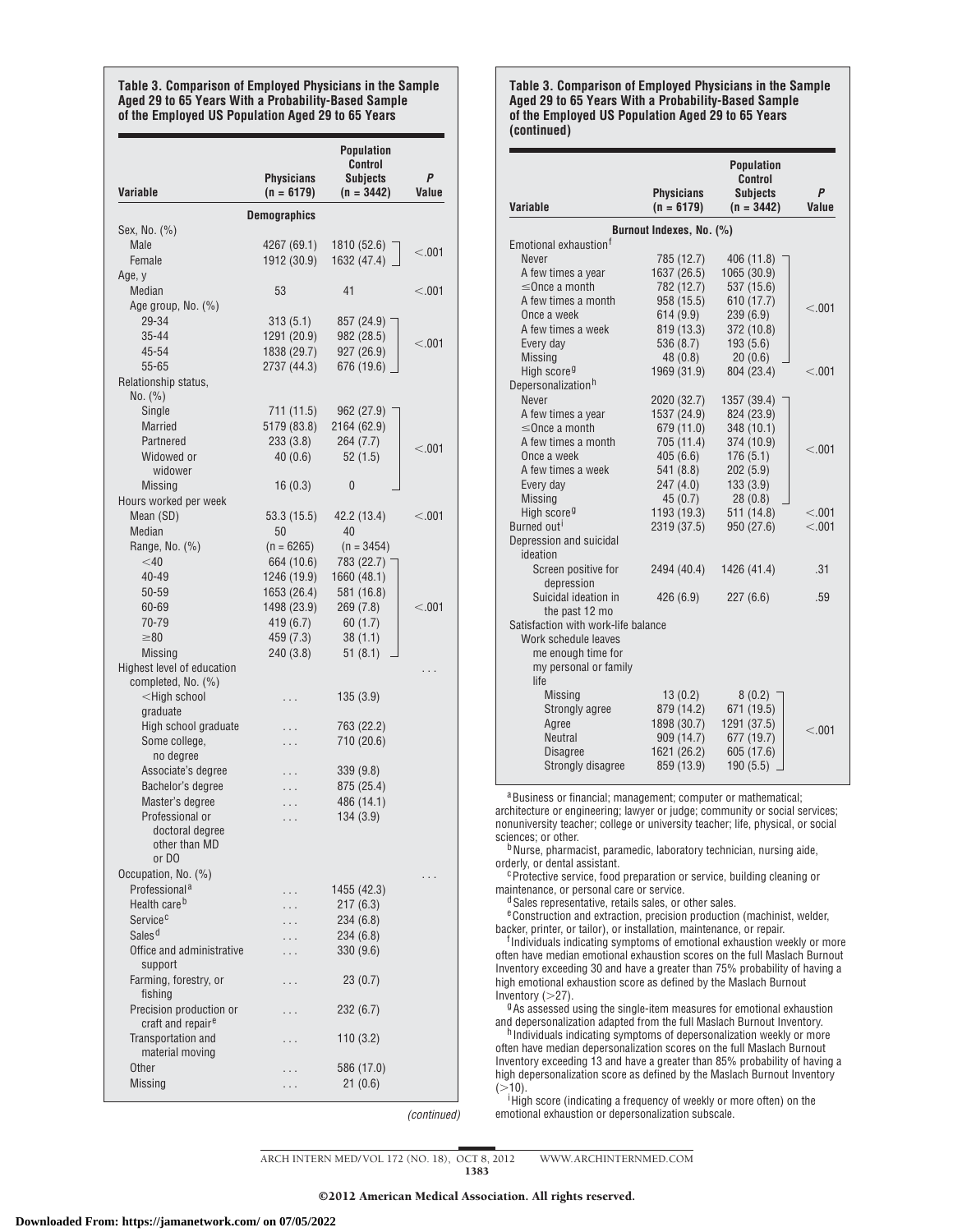relationships, and suicidal ideation.<sup>10,11,28</sup> When considered with the mounting evidence that physician burnout adversely affects quality of care,4,6,29-35 these findings suggest a highly prevalent and systemic problem threatening the foundation of the US medical care system. The fact that almost 1 in 2 US physicians has symptoms of burnout implies that the origins of this problem are rooted in the environment and care delivery system rather than in the personal characteristics of a few susceptible individuals. Policy makers and health care organizations must address the problem of physician burnout for the sake of physicians and their patients.<sup>4,36</sup>

Unfortunately, little evidence exists about how to address this problem. Although extensive literature suggests that contributors include excessive workload, loss of autonomy, inefficiency due to excessive administrative burdens, a decline in the sense of meaning that physicians derive from work, and difficulty integrating personal and professional life,<sup>9</sup> few interventions have been tested. Most of the available literature focuses on individual interventions centered on stress reduction training<sup>37</sup> rather than organizational interventions<sup>38,39</sup> designed to address the system factors that result in high burnout rates. Efforts to promote self-awareness and meaning seem promising<sup>40-43</sup> but may not appeal to all physicians and have typically required investment of personal time that is already in short supply for physicians. Efforts to date have been further limited by shortterm follow-up periods, small sample sizes, or nonrandomized study designs. Limited funding for such studies has severely undermined the quality of research in this area.

Our study is subject to several limitations. First, most physicians who were sent e-mails to inform them of the study did not open these messages and never received the invitation to participate. Although similar to other national survey studies<sup>3,44,45</sup> of physicians, the response rate of 26.7% among physicians who received an invitation to participate in the study is lower than that of physician surveys in general.<sup>46</sup> In this regard, we did not use monetary or other incentives to improve participation. Nevertheless, several cross-sectional investigations have failed to identify significant differences between responding and nonresponding physicians.<sup>47</sup> We found no statistically significant differences for age, sex, or specialty (primary care vs not primary care) among early responders compared with late responders (a standard approach to evaluate for response bias), further supporting that responders were representative of US physicians. In addition, the burnout rate in this study was similar to that reported in previous literature.<sup>3,48-50</sup> Second, our survey was cross-sectional, and we are unable to determine whether the associations observed are causally related and the potential direction of the effects. Third, compared with the physicians, individuals in the comparison sample of population controls were younger and more likely to be female. Although this was expected because of the demographic characteristics of US physicians and was adjusted for in the multivariate analysis, it is possible that other unmeasured confounders exist.

Our study has several important strengths. The large physician sample was drawn from the PMF, a complete registry of all US physicians, and included physicians from across the United States in all specialty areas, practice settings, and environments. The participants generally seem similar to US physicians overall and, from a practical perspective, it is unlikely that a more representative study of US physicians will be conducted. We also surveyed a large probability-based sample of workers among the general US population, which (for the first time) provides context for interpreting the data on burnout and satisfaction with work-life balance in physicians.

In conclusion, burnout is highly prevalent among US physicians, more so than among other US workers. Physicians in specialties at the front line of care access seem to be at greatest risk. Given the evidence that burnout may adversely affect quality of care and negatively affect physician health, additional research is needed to identify personal, organizational, and societal interventions to address this problem.

## **Accepted for Publication:** May 7, 2012.

**Published Online:** August 20, 2012. doi:10.1001 /archinternmed.2012.3199. Corrected August 30, 2012. **Correspondence:** Tait D. Shanafelt, MD, Department of Internal Medicine, Mayo Clinic, 200 First St W, Rochester, MN 55905 (shanafelt.tait@mayo.edu).

**Author Contributions:** *Study concept and design:* Shanafelt, Boone, Dyrbye, Sotile, West, Sloan, and Oreskovich. *Acquisition of data:* Shanafelt, Dyrbye, Sotile, and Sloan. *Analysis and interpretation of data:* Shanafelt, Dyrbye, Sotile, Satele, West, Sloan, and Oreskovich. *Drafting of the manuscript:* Shanafelt. *Critical revision of the manuscript for important intellectual content:* Boone, Dyrbye, Sotile, West, Satele, Sloan, and Oreskovich. *Statistical analysis:* Sloan and Satele. *Obtained funding:* Boone and Oreskovich. *Administrative, technical, and material support:* Shanafelt, Boone, West, and Oreskovich. *Study supervision:* Shanafelt.

**Financial Disclosure:** None reported.

**Funding/Support:** Funding for this study was provided by the American Medical Association and by the Mayo Clinic Department of Medicine Program on Physician Well-Being.

#### REFERENCES

- 1. Maslach C, Jackson S, Leiter M. *Maslach Burnout Inventory Manual.* 3rd ed. Palo Alto, CA: Consulting Psychologists Press; 1996.
- 2. Spickard A Jr, Gabbe SG, Christensen JF. Mid-career burnout in generalist and specialist physicians. *JAMA*. 2002;288(12):1447-1450.
- 3. Shanafelt TD, Balch CM, Bechamps GJ, et al. Burnout and career satisfaction among American surgeons. *Ann Surg*. 2009;250(3):463-471.
- 4. Wallace JE, Lemaire JB, Ghali WA. Physician wellness: a missing quality indicator. *Lancet*. 2009;374(9702):1714-1721.
- 5. Dyrbye LN, Massie FS Jr, Eacker A, et al. Relationship between burnout and professional conduct and attitudes among US medical students. *JAMA*. 2010; 304(11):1173-1180.
- 6. Shanafelt TD, Balch CM, Bechamps G, et al. Burnout and medical errors among American surgeons. *Ann Surg*. 2010;251(6):995-1000.
- 7. Shanafelt T, Sloan J, Satele D, Balch C. Why do surgeons consider leaving practice? *J Am Coll Surg*. 2011;212(3):421-422.
- 8. Balch CM, Shanafelt TD, Sloan JA, Satele DV, Freischlag JA. Distress and career satisfaction among 14 surgical specialties, comparing academic and private practice settings. *Ann Surg*. 2011;254(4):558-568.
- 9. Shanafelt TD, Sloan JA, Habermann TM. The well-being of physicians. *Am J Med*. 2003;114(6):513-519.

ARCH INTERN MED/ VOL 172 (NO. 18), OCT 8, 2012 WWW.ARCHINTERNMED.COM 1384